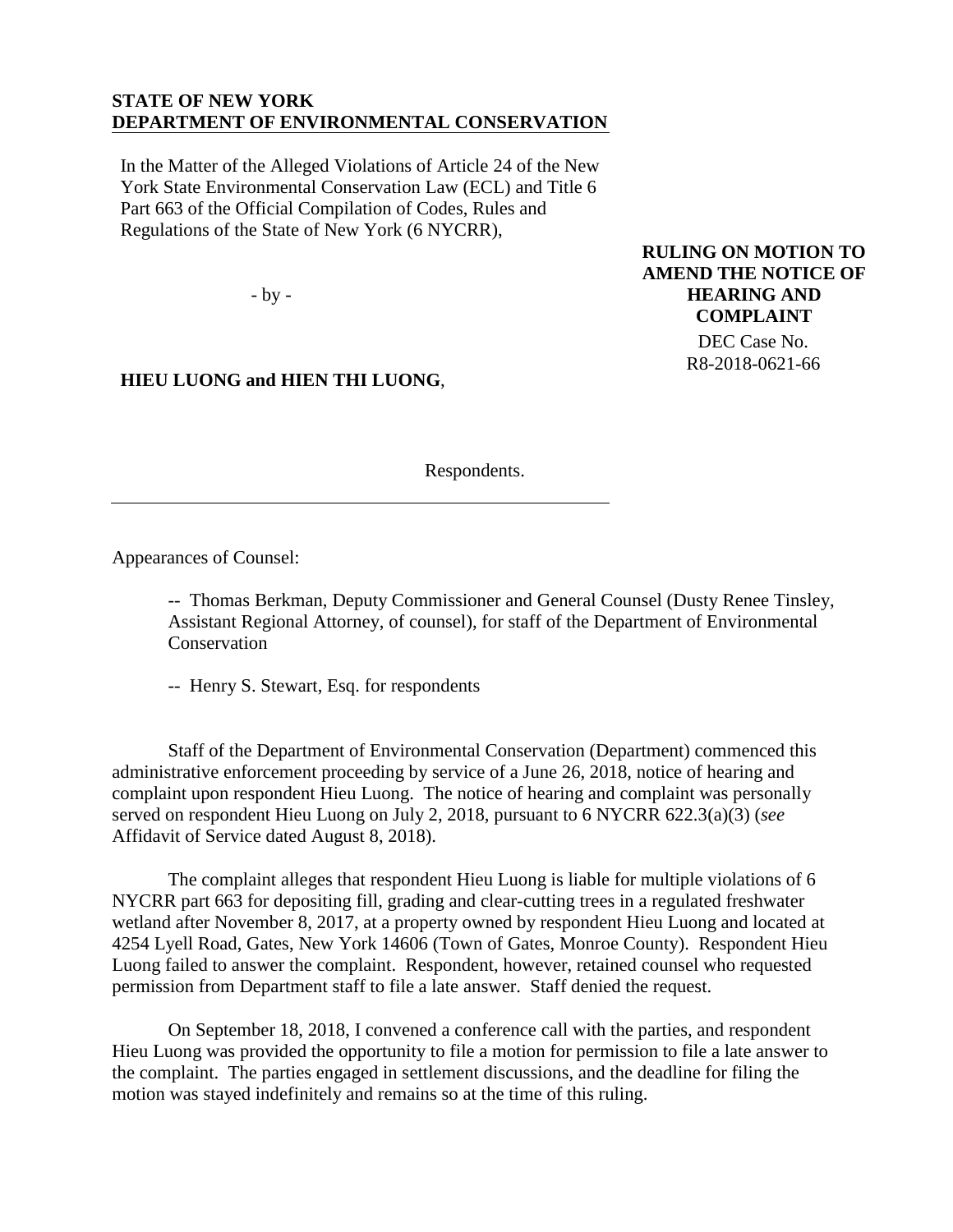In a previous proceeding regarding the same property, the Commissioner held that respondent Hieu Luong had violated (i) a 2016 order on consent, (ii) ECL 24-0701(1) and 6 NYCRR 663.3(e) and 663.4(d)(20) by placing fill in the freshwater wetland without a permit or letter of permission; and (iii) ECL 24-0701(1) and 6 NYCRR 663.3(e) and 663.4(d)(25) by grading portions of the freshwater wetland adjacent area without a permit or letter of permission (*see Matter of Hieu Luong*, Order of the Commissioner, dated September 24, 2018 at 4 [for violations occurring before November 8, 2017]).

By letter dated January 24, 2019, Department staff requested permission to amend the complaint to add Hien Thi Luong as a respondent because she is also an owner of the subject premises. Attached to the motion is the amended complaint staff proposes to serve (*see* Exhibit 3).

Respondents oppose staff's motion. Respondents argue that CPLR 3025 does not support adding a party to a proceeding. In addition, respondents argue that Mrs. Hien Thi Luong's consent was required for the 2016 order on consent. Respondents state, "the Luongs will only consent to DEC's request if the Consent Order is negated, the collected penalties refunded, and the entire matters are nullified and abandoned as having been commenced based upon circumstances arising from improper entry onto the Luong's property without the valid consent granted by all of its owners."

In effect, respondents desire the vacation of the Commissioner's order in the previous matter and for the Department to commence a new proceeding for all violations, including those previously determined in the 2016 order on consent. Respondents claim that Department staff is dealing with unclean hands by attempting to add Mrs. Luong as party.

Department staff requested and was granted permission to reply to respondents' response. In its reply, staff notes that respondents did not allege any prejudice to respondents' ability to respond to the amended complaint. Staff argues that much of the response concerns matters decided in a previous proceeding and any affirmative defenses in that matter have been waived as they were not timely raised in an answer. Staff also addressed each of the assertions made by respondents' counsel.

## **DISCUSSION**

Under the Department's Uniform Enforcement Hearing Procedures (6 NYCRR part 622 [Part 622]), a party may amend its pleading once without permission at any time before the period for responding expires (*see* 6 NYCRR 622.5[a]). Thereafter, consistent with the CPLR, a party may amend its pleading at any time prior to the final decision of the Commissioner by permission of the Administrative Law Judge (ALJ) or the Commissioner, and absent prejudice to the ability of any other party to respond (*see* 6 NYCRR 622.5[b]).

Pursuant to the CPLR, a party may amend its pleading at any time by leave of court or by stipulation of all parties (*see* CPLR 3025[b]). Leave to amend shall be freely given upon such terms as may be just, including the granting of continuances (*see id.*). Contrary to respondents' position, CPLR 3025(b) may be used to amend or supplement the pleadings to add a party (*see* Siegel and Connors, NY Prac § 237 at 449 and 453 [6th ed 2018]); *see also Matter of Juda Construction, Ltd.*, Ruling on Motion for Leave to Amend the Complaint, August 23, 2001). In